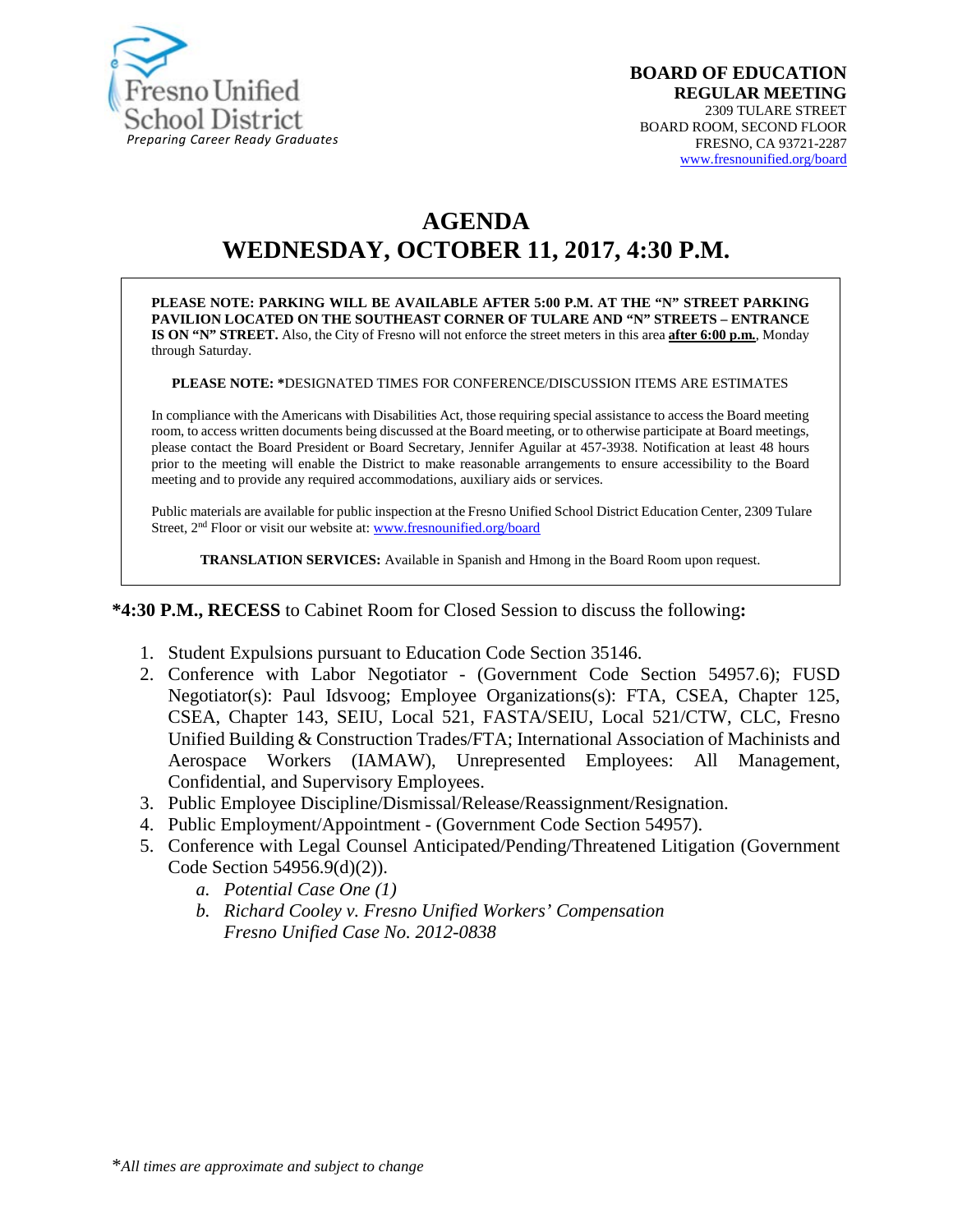**6:00 P.M., RECONVENE** and report action taken during Closed Session, if any.

## **PLEDGE OF ALLEGIANCE**

Eddie Vasquez, a grandparent that has had a positive impact at Norseman Elementary will lead the flag salute.

## **APPROVE Minutes**

Included in the Board binders are the draft minutes for the June 27, 2017 Special Meeting and August 3, 2017 Special Meeting. The Superintendent recommends approval. Contact person: Robert G. Nelson, telephone 457-3884.

## **HEAR Report from Student Board Representatives**

An opportunity is provided to hear comments/reports from Student Board Representatives from Design Science High School. Contact person: Kim Mecum, telephone 457-3731.

### **ADOPT Resolution Recognizing the Month of October as National Cyber Security Awareness Month**

Included in the Board binders is a resolution recognizing the month of October as National Cyber Security Awareness Month (NCSAM). Our Nation's children spend hours each week in an online environment which profoundly impacts their social, emotional, and physical development. Fresno Unified School District will be recognizing Cyber-Safety Week at all of its K-12 schools from October 17 through October 21, and will receive instruction in Cyber Safety using appropriate grade level curriculum materials. The Superintendent recommends adoption. Contact person: Kurt Madden, telephone 457-3657.

## **ADOPT Resolution Recognizing the Month of October as LGBT History Month**

Included in the Board binders is a resolution recognizing the month of October 2017 as LGBT History Month. LGBT History Month is an opportunity to understand and educate students and staff on the issues facing LGBT students, which will lead to lower levels of bullying, decreased incidents of harassment related to sexual orientation, increased teacher/staff intervention, and a greater reporting of incidents. Fresno Unified School District hereby proclaims October 2017 as LGBT History Month. The Superintendent recommends adoption. Contact person: David Chavez, telephone 457-3566.

## **HEAR Report from Superintendent**

ALL CONSENT AGENDA items are considered to be routine by the Board of Education and will be enacted by one motion. There will be no separate discussion of items unless a Board member so requests, in which event, the item(s) will be considered following approval of the Consent Agenda.

## **A. CONSENT AGENDA**

## **A-1, APPROVE Personnel List**

Included in the Board binders is the Personnel List, Appendix A, as submitted. The Superintendent recommends approval. Contact person: Paul Idsvoog, telephone 457-3548.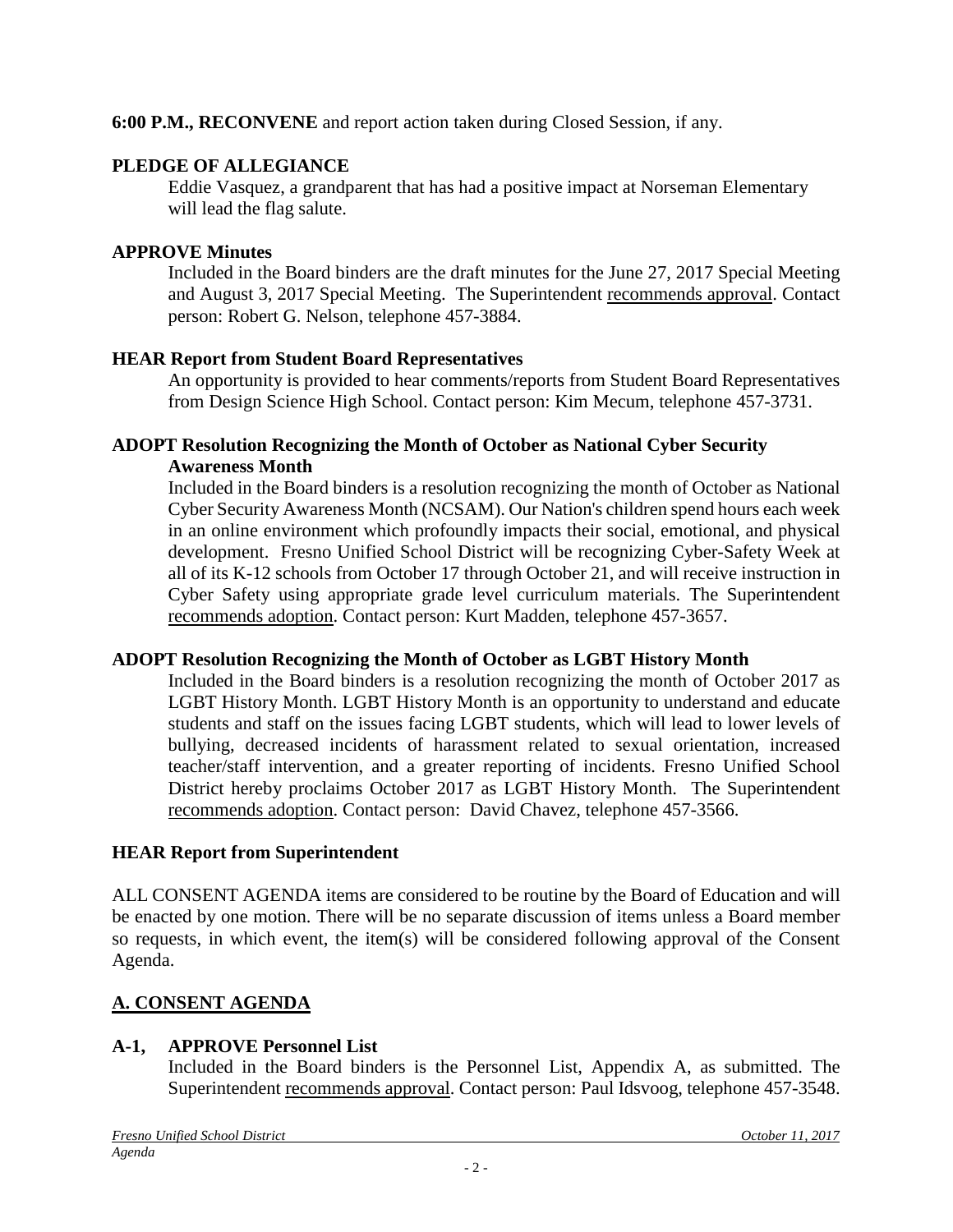## **A. CONSENT AGENDA** - *continued*

**A-2, ADOPT Findings of Fact and Recommendations of District Administrative Board** The Board of Education received and considered the Findings of Fact and Recommendations of District Administrative Panels resulting from hearings on expulsion and readmittance cases conducted during the period since the September 27, 2017 Regular Board meeting. The Superintendent recommends adoption. Contact person: Kim Mecum, telephone 457-3731.

#### **A-3, APPROVE Agreement with Health Management Systems, Inc.**

Included in the Board Binders is an agreement with Health Management Systems, Inc. (HMS) to provide dependent eligibility review services on behalf of the district's employee health plan. The fee for services is approximately \$100,000. The Superintendent recommends approval. Fiscal impact: Sufficient funds are available in the Health Internal Service Fund in the amount of \$100,000. Contact person: Ruth F. Quinto, telephone 457- 6226.

### **A-4, APPROVE Independent Contractor Services Agreement with Good Company Players**

As part of the Any Given Child initiative, the Good Company Players will perform a comprehensive, standards-based theatre production for all fifth grade students in February 2018. The Superintendent recommends approval. Fiscal impact: Total cost for the contracted theatre production is not to exceed \$20,850, funded by the Farber donation in 2015/16. Contact person: Kim Mecum, telephone 457-3731.

#### **A-5, APPROVE Award of Request for Proposal 17-21, U.S. Communities Cleaning Supplies, Equipment and Custodial Related Product Services and Solutions**

Included in the Board binders is information on Request for Proposal (RFP) 17-21, for cleaning supplies; equipment; and custodial related products, services, and solutions for use throughout the district. The bid is for a three-year contract, commencing November 1, 2017, with two one-year renewal options. As lead agency for the RFP, approval means Fresno Unified will establish a nationwide master agreement that can be used by more than 90,000 public agencies. Proposals were evaluated on each proposer's ability to meet or exceed requirements set forth in the RFP. Based on an extensive review, staff recommends award to the best value respondent:

Interline Brands DBA Supplyworks (Jacksonville, FL) Estimated annual cost \$653,000

*Headquartered in Jacksonville, FL with a Fresno sales office, and warehouses and distribution centers throughout California*

Recommended proposal and evaluation documents are available for review in the Board Office.

The Superintendent recommends approval. Fiscal impact: \$653,000 is available in the Maintenance and Operations Budget. Contact person: Karin Temple, telephone 457- 3134.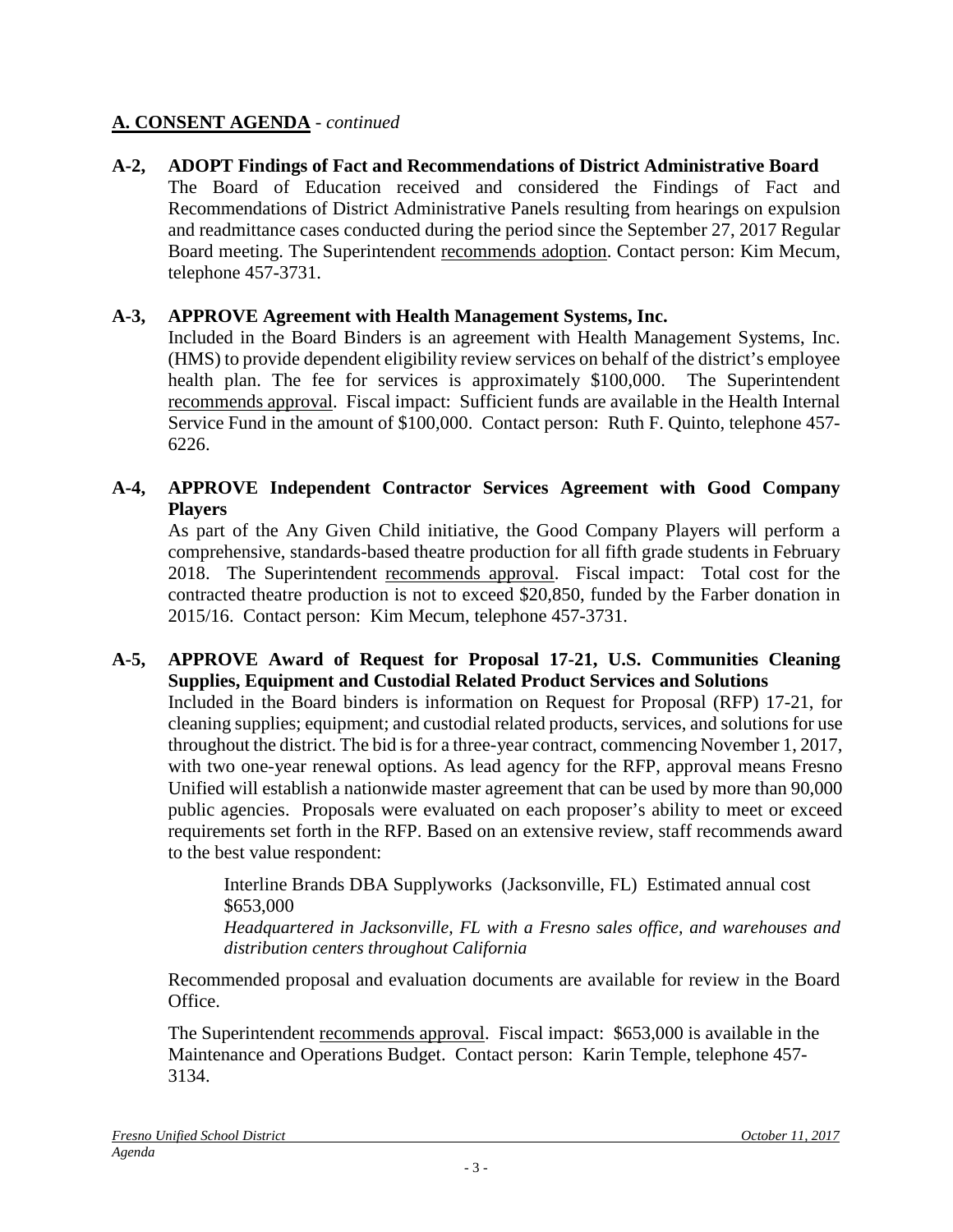## **A. CONSENT AGENDA** - *continued*

### **A-6, DENY Claim #17-0526-0189**

Included in the Board binders is a Claim for Damages by a Minor, case #17-0526-0189. The Superintendent recommends that the Claim be denied and the matter referred to the district's Director of Benefits and Risk Management for further handling. Fiscal impact: There is no fiscal impact to the district at this time. Contact person: Ruth F. Quinto, telephone 457-6226.

#### **A-7, RATIFY Amended Agreement between Fresno Unified School District and State Center Community College District for Adult Education Consortium Staff Reimbursement of Costs**

Ratification is requested for an amendment to the 2016/17 agreement between Fresno Unified School District and State Center Community College District for the reimbursement of a loan of staff to the State Center Adult Education Consortium (SCAEC). The district will be reimbursed for the full salary and benefits from the SCAEC funding (Assembly Bill 104 Adult Education Block Grant). Additional reimbursement in the amendment will total \$1,579. The Superintendent recommends ratification: Fiscal impact: The amount of \$1,579 will be reimbursed by the State Center Adult Education Consortium. Contact person: Kim Mecum, telephone 457-3731.

#### **A-8, RATIFY Cooperation and Shared Responsibility Agreement with Fresno County Superintendent of Schools**

Included in the Board binders is the Cooperation and Shared Responsibility Agreement between Fresno County Superintendent of Schools (FCSS) and Fresno Unified School District to complete the final year of the Professional Development in Arts Education grant. Per the Cooperation and Shared Responsibility Agreement, FCSS will reimburse the district up to \$32,400 for substitute teachers for participating classroom teachers to attend three face-to-face sessions, as well as supplemental pay for these teachers to complete the online units through the annual grant funding. The Superintendent recommends ratification. Fiscal impact: FCSS will reimburse the district up to the amount of \$32,400. Contact person: Kim Mecum, telephone 457-3731.

#### **A-9, RATIFY Change Orders and Filing of Notice of Completion for the Project Listed Below**

Included in the Board binders is information on Change Orders and the Notice of Completion for the following project, which has been completed according to plans and specifications:

| Bid 17-23A-H, Exterior Painting at 16 Campuses            |           |
|-----------------------------------------------------------|-----------|
| Deduct Change Order 1, Section E (Turner):                | (\$6,000) |
| Change Order 1, Section G (Chavez Adult School & Rowell): | \$12.100  |

The Superintendent recommends ratification. Fiscal impact: \$6,100 for the Change Order is available in the Measure Q Fund. Retention funds are released in accordance